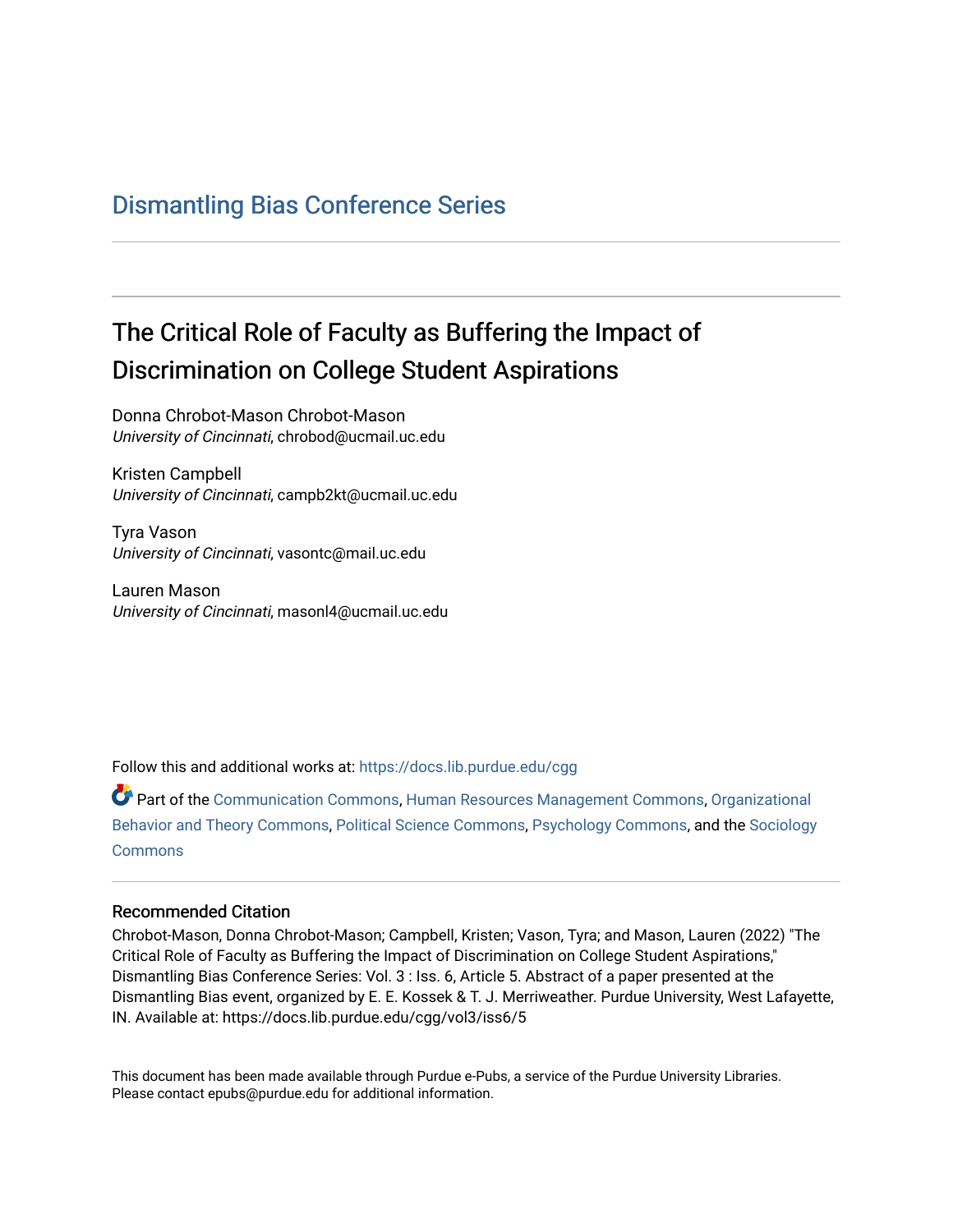## **Title: The Critical Role of Faculty as Buffering the Impact of Discrimination on College Student Aspirations**

 includes both subtle microaggressions and overt acts of bigotry and prejudice. There is growing face similar challenges (Hill, Corbett, & St. Rose, 2010; Carlone & Johnson, 2007). Taken significantly negatively impacted by such experiences. Post-secondary students who belong to non-dominant groups experience discrimination that evidence of the cumulative effects of perceived racial discrimination and stereotyping on the daily functioning, mental health, and academic outcomes of racial minority students (Musues, Lambe & Ryan, 2015; Wei, Heppner, Ku & Liao, 2010; Schmader, Major & Gramzow, 2001). During the transition to college, such experiences can lead these students to feel a global lack of belonging, which tends to undermine academic success (Yeager et al., 2016). Moreover, while in college, racial minority students continue to encounter discrimination in both academic and social spaces (Solorzano, Ceja & Yosso, 2000). Women who choose to pursue degrees in disciplines where they are historically underrepresented and where their abilities are stereotyped together, there is ample research to suggest that college students who face discrimination are

 potential for faculty to mitigate the negative experience students may experience as a result of discrimination from their peers. In the present study, we examined the role of college faculty in Despite a rich and growing body of research supporting the negative impact of discrimination on college students, there is less research examining the specific role of faculty and particularly, the mediating the relationship between discrimination and student aspirations (please see Figure 1). We hypothesized that when students trust that their faculty treat them fairly and can be relied upon to prioritize their needs, even when they experience discrimination, they report less stress and greater belonging at the University. This in turn has a positive impact on their future aspirations.

 Survey data were collected from a diverse group of 327 undergraduate and graduate students at a Midwestern urban university with a student body of nearly 47,000. To measure discrimination, University event." The scale ranged from  $5=$  Daily or Weekly,  $4=$  Monthly,  $3=$  annually,  $2=$ rarely, to 1 = never. A sample item was as follows: "I have had the feeling that someone was belonging, trust in faculty and future aspirations related to education, leadership, and general achievement. students were asked to assess the frequency in which they had experienced fifteen discriminatory behaviors. Specifically, they were asked the following: "Please indicate how often (on average) you have experienced the following situations while on campus, taking a course, or at a afraid of me because of my race, ethnicity, sex, gender identity, sexual orientation, or another social group I identify with." Previously validated scales were used to measure stress, perceived

Preliminary structural equation modeling (SEM) analyses support the model presented in figure 1. More frequent discrimination was associated with greater levels of stress and lower perceptions of belonging. Higher levels of stress and lower levels of belonging were negatively